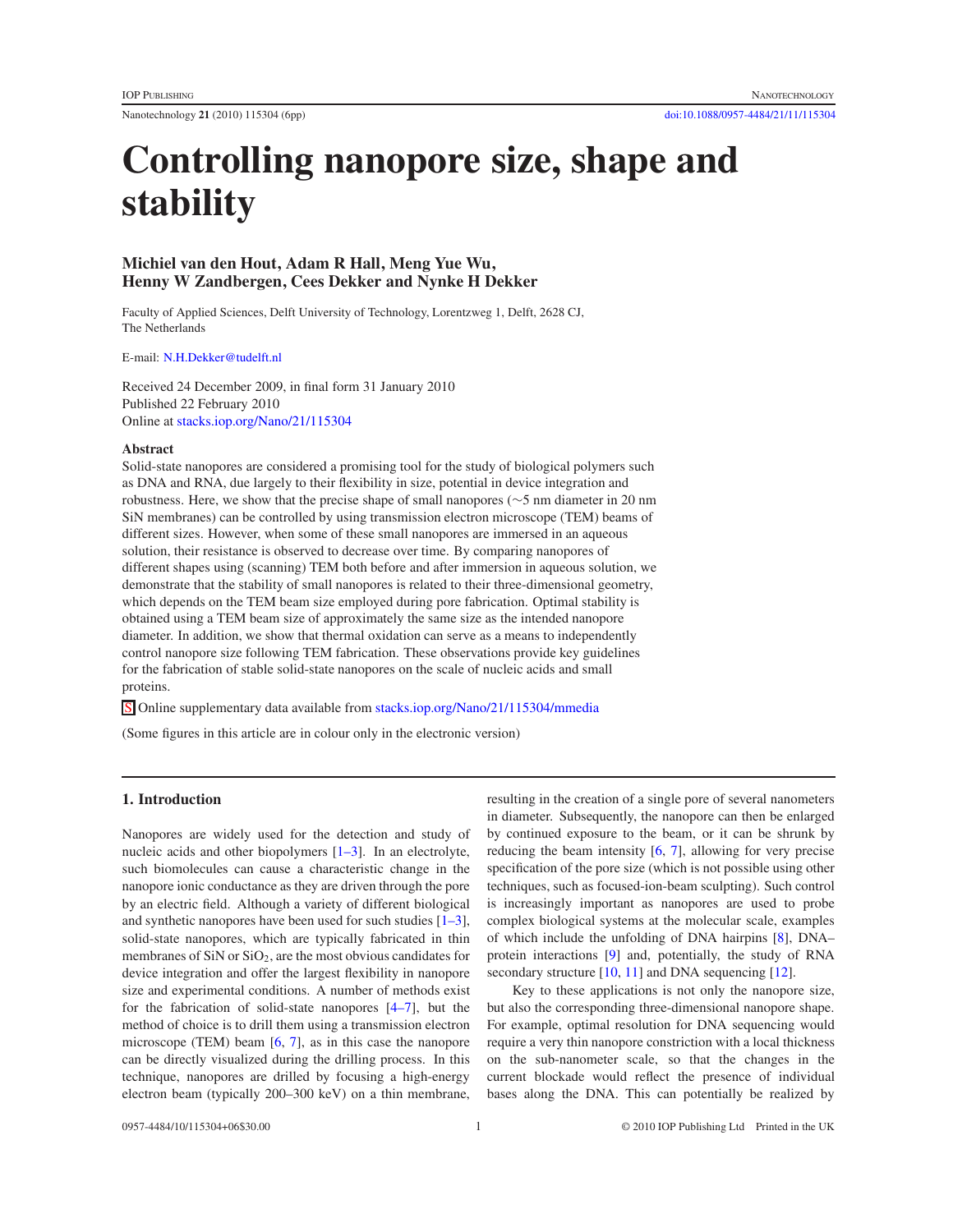fabricating a pore with a heavily compressed hourglass shape (i.e. a shape described by two mirrored cones with very wide bases). Recent tomography studies on solid-state nanopores have indicated that the shape of a nanopore depends on the material composition and precise conditions employed during the drilling, and can therefore be controlled to a certain extent [13, 14]. Here, we demonstrate that the TEM beam size itself provides a straightforward tool to control the shape of ∼5 nm diameter nanopores drilled in 20 nm SiN membranes. Unexpectedly, we also find a correlation between nanopore shape and nanopore stability: a TEM beam that has a large width compared to the intended nanopore diameter (30 nm full width at half-maximum (FWHM) compared to a 5 nm diameter pore) produces nanopores with a compressed hourglass profile (figure  $1(a)$ ), but these pores are frequently observed to rapidly increase in size over time upon immersion in aqueous solutions; conversely, nanopores drilled with a narrow beam size are more cylindrical in shape, and their size is found to increase to a lesser extent, if at all. Our results indicate that, for optimal size stability, the TEM beam size should be approximately of the same size as the intended nanopore diameter. We also demonstrate control of the nanopore size following TEM drilling, showing that the size of these SiN nanopores can be gradually reduced by thermal oxidation at modest temperatures (250 ◦C), increasing their versatility even more.

#### 2. Materials and methods

## *2.1. Nanopore fabrication and imaging*

Nanopores were fabricated in 20 nm SiN membranes as previously described [15] using a Philips CM300 UT TEM, operated at an accelerating voltage of 300 kV. Pores were drilled using three different beam sizes (30, 15 and 7.5 nm), where this beam size corresponds to the full width at half-maximum (FWHM) of the Gaussian intensity profile in the transverse focal plane. Scanning TEM (STEM) measurements were performed with a Cs-corrected Titan Cubed Supertwin/STEM FP5600/40 instrument operated at an accelerating voltage of 300 kV and a beam size of 0.14 nm. The images were acquired with a convergent angle of about 10 mrad and camera length 184 mm.

#### *2.2. Ionic current measurements*

For the electrical measurements, a microfabricated chip containing a single or multiple nanopores was first rinsed with acetone and ethanol, blown dry and exposed to  $O_2$ plasma for 30 s. The chip was then mounted in a custombuilt Teflon flowcell [16] and a solution containing 1 M KCl, 10 mM Tris-HCl ( $pH = 8.0$ ) and 1 mM EDTA was introduced on both sides of the nanopore. The *cis* and *trans* sides of the nanopore are connected to separate reservoirs containing Ag/AgCl electrodes that allow for the connection of the nanopore device to an Axon Instruments Axopatch 200B amplifier. Nanopore resistance was determined by measuring the pore current as a function of applied bias voltage and applying a linear fit to the slope of the resulting *I V* curve using custom-written LabView software.



Figure 1. TEM beam size influences nanopore shape. (a) Sketch of the expected shapes of nanopores drilled with different TEM beam sizes, whose approximate 2D intensity profiles are sketched in blue. The corresponding 1D intensity profiles of the two beams are plotted below. The solid gray line delineates a TEM beam much larger than the intended pore size, whereas the dotted gray line marks a beam of approximately the same size as the targeted nanopore. The nanopore drilled with the wider beam is expected to have a compressed hourglass shape (dark gray area with solid black perimeter), whereas the nanopore for the narrower beam is expected to be more cylindrical in shape (open area with a dashed black perimeter). (b) Thickness profiles, derived from scanning transmission electron microscopy (STEM) images (section 2) of nanopores drilled with the three beam sizes (30 nm, red line; 15 nm, blue line; and 7.5 nm, black line). (Insets) The thickness profile can be used to reconstruct a 3D image, assuming the nanopore is point symmetric about the center of the pore and assuming a uniform material stoichiometry. In addition, the non-zero noise in the green shaded area was removed to create the 3D images, as the TEM images indicate there is no material there. The black scale bar for the insets is 20 nm. As the TEM beam size is increased, the nanopore shape changes from roughly cylindrical towards a compressed hourglass shape.

#### *2.3. Thermal oxidation*

For the experiments on nanopore oxidation, membranes containing nanopores were thermally oxidized in a Lindberg Blue Mini/Mite TF55030C-1 tube oven, operated at 250 °C for 1 h with a constant  $O_2$  flow of 10 sccm. Both before and after the oxidation, the membranes were rinsed with acetone and IPA and blown dry.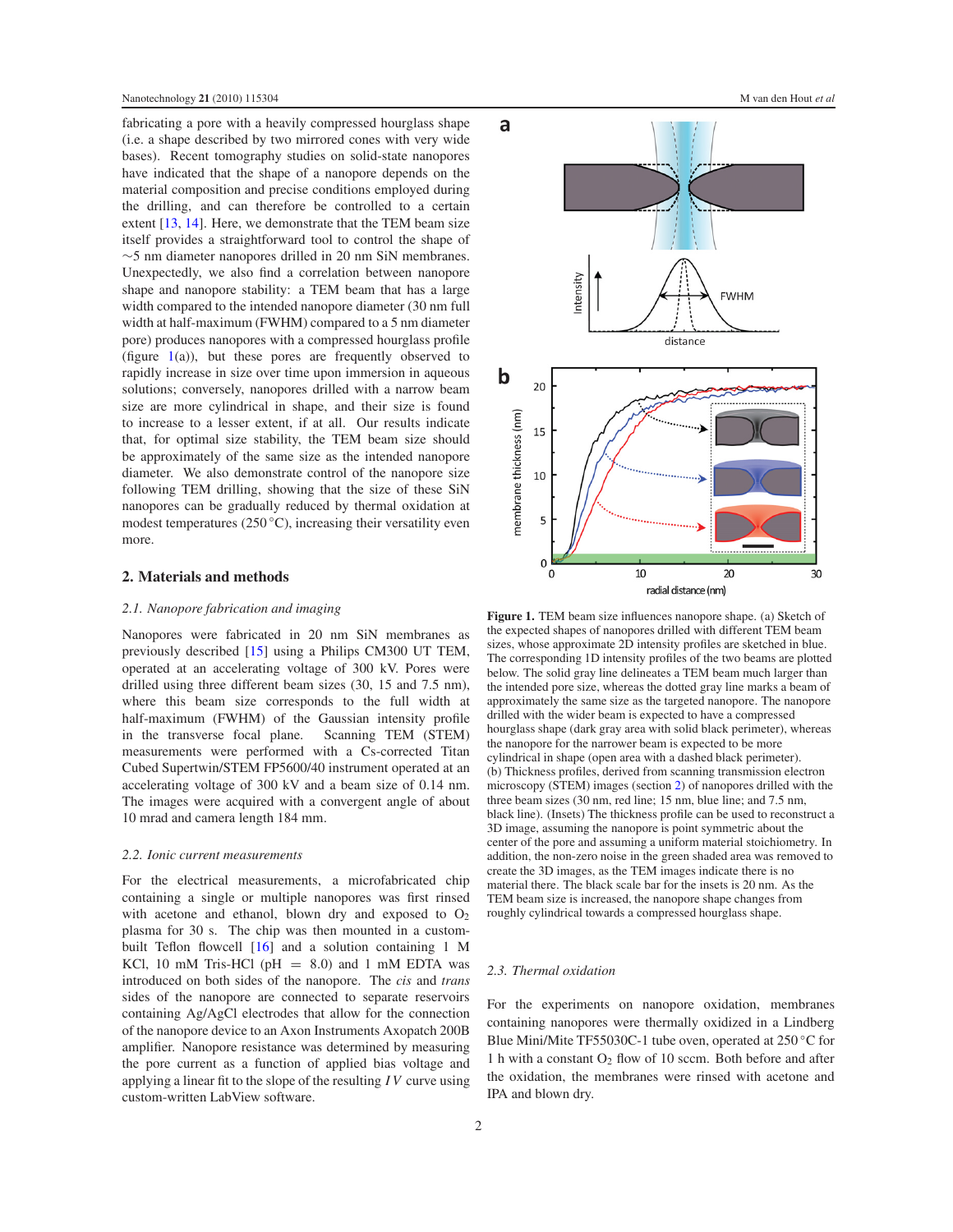#### *2.4. Image analysis*

The areas of the nanopores were computed from TEM images using ImageJ [17]. Radial intensity profiles from the STEM images were analyzed by taking a 360◦ polar transformation (using the polar transformer plug-in for ImageJ, written by F Donnely) of the STEM image around the nanopore center and averaging line scan profiles from the center of the pore outwards. The corresponding membrane thickness was scaled such that the minimum intensity was set to 0 (corresponding to zero membrane thickness) and the maximum intensity was set to 20 nm (corresponding to the full membrane thickness of 20 nm). A 3D image was reconstructed from these profiles by assuming cylindrical symmetry about the pore center [14]. In addition, the non-zero noise in the area at the center of the nanopore (shaded green area in figure  $1(b)$ ) was removed, as TEM images indicate that there is no material there.

#### 3. Results and discussion

We first briefly explain how our nanopores are formed by the electron beam. As described in section 2, we use a focused electron beam to fabricate our nanopores in 20 nm thick SiN membranes. The electrons locally ablate the material, leading to the formation of a small pore. In figure  $1(a)$  we sketch the intensity profiles for two different beam sizes and the corresponding nanopore shapes that these beams are expected to form in the SiN, based on the following reasoning: for the beam with the larger waist, a large area is exposed to a high intensity, leading to appreciable material depletion in the area around the nanopore that is formed. This will lead to the formation of a nanopore with a compressed hourglass shape (figure  $1(a)$ , solid black lines). Conversely, a beam with a smaller waist will expose only a small area around the nanopore to high intensity, giving rise to straighter sidewalls (figure  $1(a)$ , dashed black lines) and a pore that is more cylindrical in shape. Thus, we expect that, by choosing the correct TEM beam size, the nanopore shape should be controllable to some extent, which would be beneficial for many applications. For instance, a compressed hourglass shape would be particularly useful for the probing of local structure along a molecule, as the ionic resistance through the pore is dominated by the narrowest constriction; a change in the ionic conductance caused by local differences along the molecule can therefore be monitored with a resolution of the length of that constriction.

To examine whether the shape of our nanopores can indeed be controlled by using TEM beams of different sizes, we have used scanning transmission electron microscopy (STEM) to measure the shape of our nanopores. In this technique, a very small (0.14 nm FWHM) focused electron beam is scanned over the surface to create a 2D image. From the STEM image, a thickness profile can be derived, assuming a uniform material composition in the membrane surrounding the nanopore. A 3D shape can then be reconstructed from the STEM thickness profile by further assuming that the nanopore is point-symmetrical from its center (section 2). Previous work has shown that the shape determined in this way corresponds



Figure 2. Ionic resistance of nanopores decreases over time. Ionic resistance (at 1 M KCl, 10 mM Tris-HCl, 1 mM EDTA,  $pH = 8.0$ ) as a function of time of two nanopores (2.5 and 8.5 nm, see insets), both drilled with a TEM beam of size 30 nm (FWHM). The solid lines are added as guides for the eyes. The scale bars in the insets correspond to 5 nm. The ionic resistance of the small nanopore is observed to decrease strongly over the course of 1 h, whereas that of the large nanopore decreases to a lesser extent.

well to the actual 3D structure, as determined both by TEM tomography and a number of additional analysis techniques (e.g. EELS, EFTEM)  $[14]$ . In figure  $1(b)$ , we show the radial thickness profile as determined from 2D STEM images of three different nanopores of ∼5 nm in diameter. Each nanopore was drilled with a different beam size: 30 nm FWHM (red line), 15 nm FWHM (blue) and 7.5 nm FWHM (black). The insets show the reconstituted 3D shapes of these pores. Indeed, the shape of the nanopore drilled with the 30 nm beam (red) displays the highest curvature at the center. The shape of the nanopore drilled with the smaller 15 nm beam is less curved at the center, whereas the nanopore drilled with the smallest beam is shown to have nearly vertical sidewalls. This demonstrates that the nanopore shape can indeed be controlled by choosing the correct TEM beam size.

We have tested our nanopores under conditions typically employed for biological experiments, in which the nanopore is immersed in an electrolyte and a constant bias voltage is applied. Surprisingly, we found that these small nanopores are frequently observed to be unstable: the ionic resistance through the nanopore continuously decreases over time during the course of an experiment, rendering such pores less useful for quantitative analysis. Examples of this behavior for two nanopores with initial diameters of 2.5 and 8.5 nm, both drilled with a TEM beam size of 30 nm FWHM, are shown in figure 2. Here, we plot the time evolution of the ionic resistance through these pores over the course of 80 min, while they were held under a constant bias voltage of 100 mV. For both pores, we observe that the resistance decreases over time. Note, however, that the effect is more pronounced for the smaller nanopore, for which the resistance drops by 26% from 107 to 79  $\text{M}\Omega$ in 80 min, compared to a 15% drop from 18.5 to 15.8  $M\Omega$ for the larger pore. We have found that such large changes in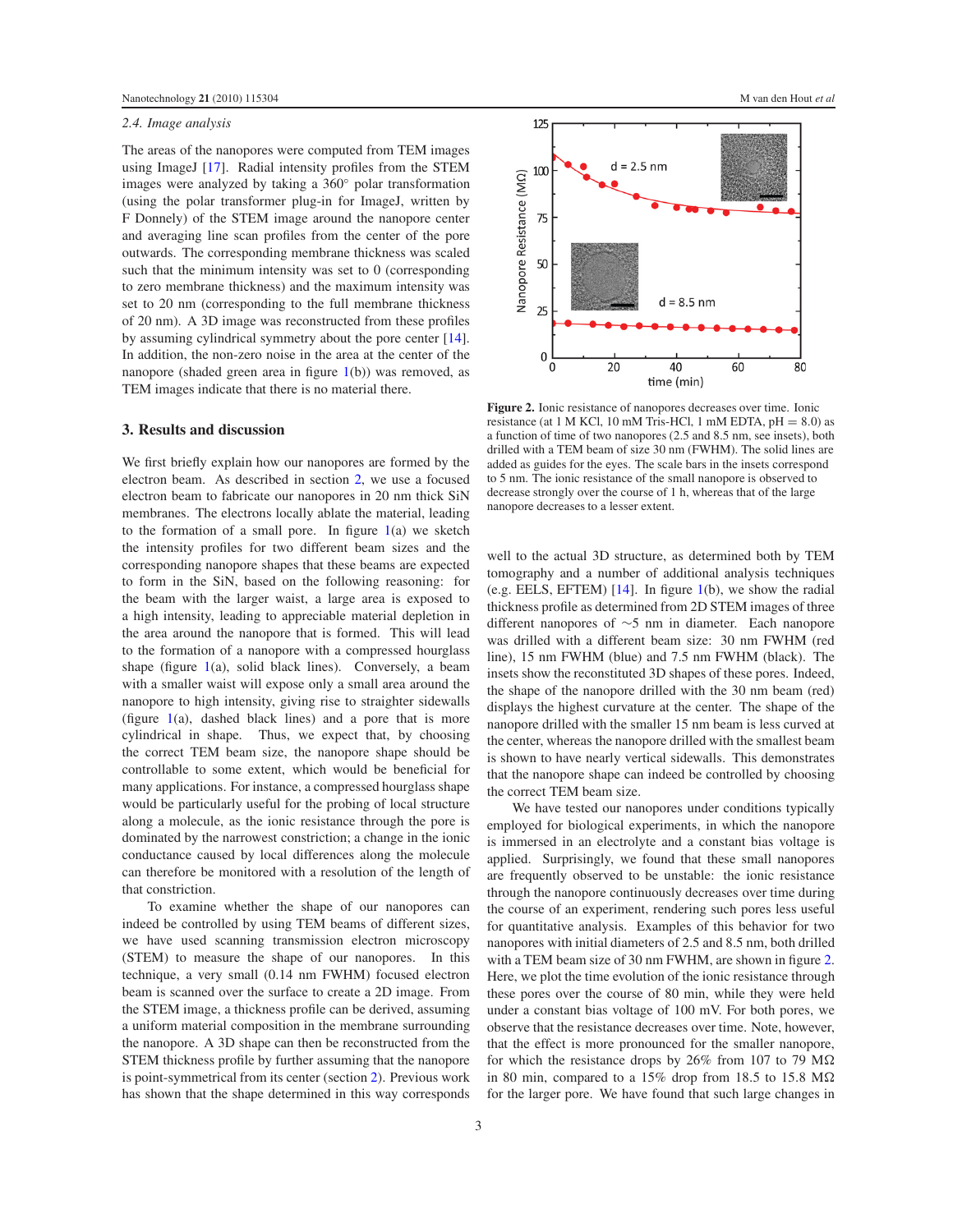

Figure 3. Nanopores drilled with wide TEM beams increase in size. (a) Resistance versus time (at 1 M KCl, 10 mM Tris-HCl, 1 mM EDTA, pH = 8.0) of a membrane containing multiple nanopores of approximately 5 nm in initial diameter, but drilled with different beam sizes. A constant bias voltage of 100 mV is applied over the nanopores during the course of the entire measurement. The resistance is observed to decrease continuously with time. (b) TEM images of the nanopores in this membrane imaged both before (left column) and after (right column) placement in the ionic solution. The nanopore drilled with the widest beam (30 nm FWHM, top row) has become significantly larger, but this behavior is less pronounced for the nanopores drilled with smaller beams (15 nm FWHM, middle row and 7.5 nm FWHM, bottom row). The scale bar is 5 nm. (c) Graph of the resulting change in nanopore (cross-sectional) area, defined as the final nanopore area divided by the initial area, as a function of the TEM beam size for different repetitions of this experiment. Open circles correspond to individual measurements and closed circles indicate the average values. The solid line is added as a guide for the eyes. The trend clearly shows that nanopores drilled with the largest beam size expand in size following immersion in an aqueous solution for 1 h. The nanopores drilled with the smallest beam size (approximately equal to the initial nanopore size of 5 nm) do not, on average, increase in size.

resistance occur most frequently for small (<5 nm) nanopores and, within this size range, for those pores drilled with wide TEM beam sizes (15 nm or wider). Given the fact that the TEM beam size influences the nanopore shape, this result implies that perhaps their shape is related to the instability of these nanopores.

As nanopore stability is key to the ability to perform reproducible experiments on molecule translocation, we have set out to account for the observed drop in resistance over time by examining the influence of a number of experimental parameters. First, to verify that this behavior could not be accounted for by evaporation of water from the electrolyte, we introduced fresh measurement buffer during the course of the experiment. The measurement of identical resistances before and after this operation indicated that evaporation could not underlie the observed behavior. Replacement of the Ag/AgCl electrodes likewise did not affect the measured resistance, excluding possible electro-chemical depletion of the electrodes. A further potential explanation for the observed changes in nanopore resistance is that the nanopores themselves actually change in size over the course of a measurement in ionic solution. Indeed, even a small absolute change in diameter could have a strong effect on the resistance of a small nanopore. The effect on larger nanopores would be less pronounced, as the ionic resistance is inversely proportional to the square of the nanopore diameter [18].

Nonetheless, we note that such a size change over time is a somewhat surprising possibility, as the nanopores are drilled into SiN solid-state membranes, which are not expected to etch in aqueous solutions such as those used in our experiments [19].

To test whether our nanopores indeed change in size, we have compared several nanopores, drilled in a single membrane, both before and after a 1 h immersion in measurement buffer with an applied bias of 100 mV. Because we suspected that the size of the TEM beam used to drill the pores might be related to their stability, the sample contained three different pores with the same initial diameter (5 nm, see the left column in figure  $3(b)$ ), but each drilled with a different beam size (30, 15 and 7.5 nm FWHM). The resistance of this membrane containing three nanopores was then measured as a function of time (figure  $3(a)$ ). As before, the total resistance of the membrane gradually decreased, in this case from 18 to about 9  $\text{M}\Omega$  over the course of 1 h. Images of the nanopores were taken both before (figure 3(b), left column) and after (figure 3(b), right column) the measurement, taking care to employ a very low beam intensity to ensure that the nanopores were not changed during the imaging process. Clearly, the nanopore drilled with the large  $30 \text{ nm}$  beam (figure  $3(b)$ , top row) increases dramatically in diameter. Similarly, the nanopore drilled with the 15 nm beam also increases in size, though less strongly (figure 3(b), middle row). Meanwhile,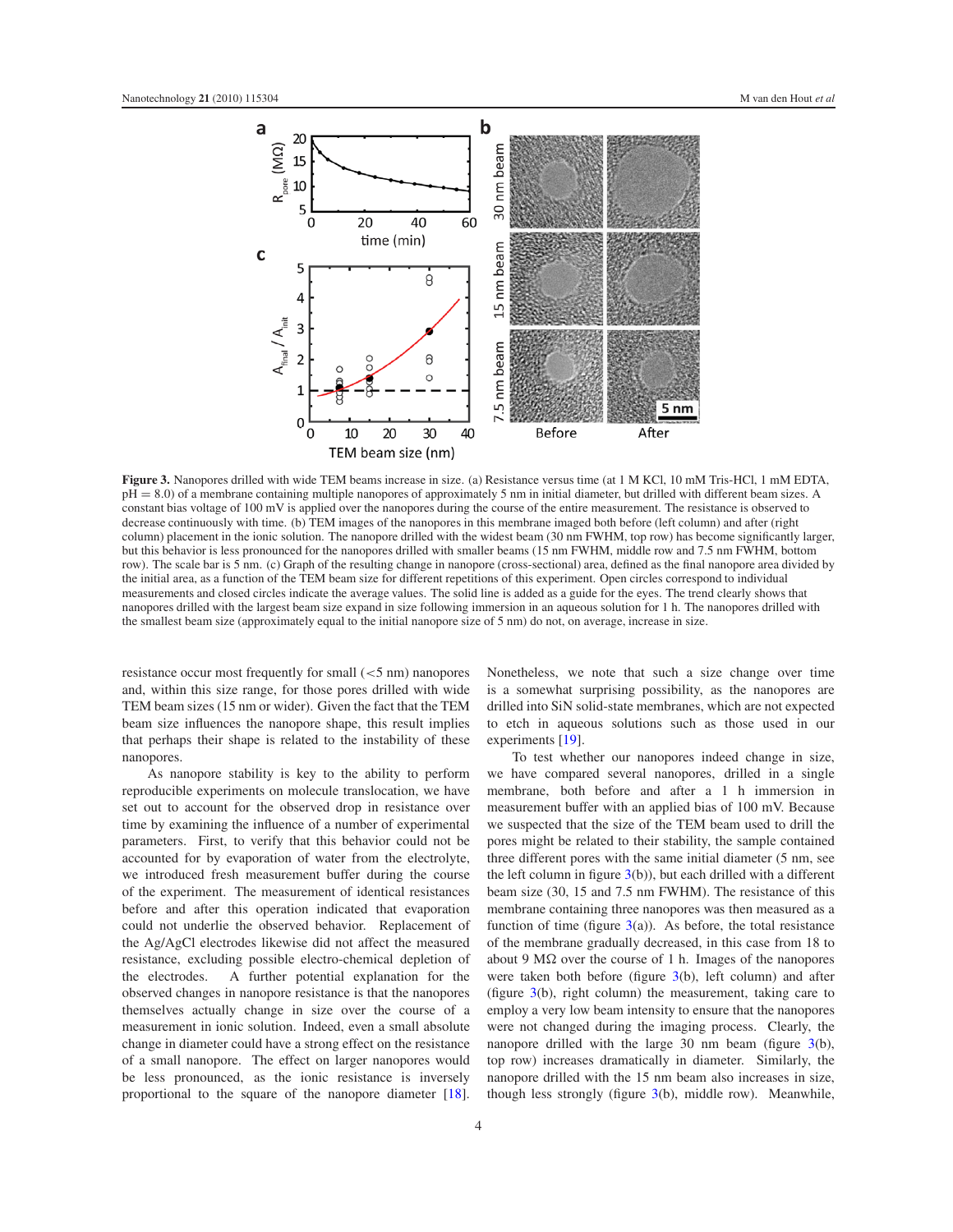the nanopore drilled with the smallest beam studied (7.5 nm) shows very little change in diameter (figure 3(b), bottom row). This striking result implies that nanopores drilled with a wide TEM beam are inherently less stable upon immersion in an electrolyte than nanopores drilled with a narrower beam. Also, it appears that the observed change in resistance can indeed be explained by the fact that some of the nanopores changed size.

To see whether this effect of the electron beam size on the nanopore stability was reproducible, we have repeated this experiment multiple times. In each case we used the same three different beam sizes as above to produce nanopores with initial sizes ranging from 4 to 7 nm, as determined by TEM microscopy. The results are shown in figure  $3(c)$ , where we plot the ratio of the nanopore areas before and after the experiment,  $A_{\text{final}}/A_{\text{init}}$ . The dashed line at  $A_{\text{final}}/A_{\text{init}} = 1$ is added as a reference and corresponds to no change in the area of the nanopore. Indeed, the trend of the average values confirms our initial result: pores formed with a large-diameter electron beam increase in size much more than those formed with a small beam size. The scatter in the data, especially for the large beam size, indicates that the exact size change for a given individual nanopore cannot be predicted. In some instances pores were also found to decrease in size, rather than stay constant or increase in size, and possible reasons for the observed variability will be discussed below. Yet the averages indicate a clear trend in which pore size stability decreases with TEM beam size.

It is likely that the clear difference in shape for nanopores drilled with different TEM beam sizes is related to the observed differences in stability. Our nanopores are drilled in amorphous SiN, and it is possible that the material at the edge of the nanopores has a tendency to rearrange over time into a shape that minimizes surface tension. Sharp edges with high curvature are therefore energetically unfavorable and thus less stable. In this scenario, rearrangement is predicted to occur even in the absence of an ionic current flowing through the nanopore, as it results from energy minimization of the SiN only. Indeed, we have found that our nanopores also increase in size with time when stored in deionized water only, although the rate of change appears to be decreased (data not shown). Furthermore, it is also possible that the observed *decrease* in size for some of the nanopores drilled with the small electron beam in figure  $3(c)$  results from a similar rearrangement: a nanopore with a highly cylindrical shape will also have sharp edges at the cylinder ends and rearrangement of these could produce the apparent decrease in diameter observed in the cross-sectional TEM image. Indeed, an additional experiment using even smaller beam sizes (2– 5 nm) showed a decrease in area for the pores drilled with smaller beams, whereas the pores drilled with larger beam sizes again showed a size increase (supplementary information available at stacks.iop.org/Nano/21/115304/mmedia). Thus from our two observations, namely that (1) nanopores drilled with an electron beam much wider than the nanopore size have a compressed hourglass shape and (2) such nanopores are more likely to increase in pore diameter, we can extract an important design consideration for the fabrication of nanopores: for optimal stability, a beam size of approximately the intended nanopore size is recommended.

The increasingly sophisticated control over nanopore fabrication desired for a variety of experiments can also be expanded by the ability to modify the size and surface properties of a nanopore following drilling. Here, we employ thermal oxidation as a simple tool to change the diameter of a nanopore after drilling. Upon oxidation of SiN, nitrogen atoms are displaced by oxygen atoms, as formation of  $SiO<sub>2</sub>$ is energetically favored over SiN [20]. Since the packing density of  $SiO<sub>2</sub>$  is lower than that of SiN, this leads to a small increase in the thickness of the material, and thus to a small decrease in the nanopore diameter, assuming a uniform material stoichiometry around the nanopore (recent results indicate that, in fact, the nitrogen content decreases close to the center of the pore  $[14]$ , which would further enhance the effect of the oxidation, as pure Si is more rapidly oxidized than SiN). We have investigated whether this oxidation treatment would also improve the stability of our nanopores, but no improvement was observed. Nevertheless, apart from allowing for additional size control after fabrication, thermal oxidation can have several additional advantages. For example, changing the nanopore surface into  $SiO<sub>2</sub>$  allows for a large variety of surface chemistry reactions to further modify the nanopore surface [21]. Also, we have frequently observed that surface interactions with biological molecules are less prevalent for  $SiO<sub>2</sub>$  than for SiN [22]. Such a surface modification thus also serves to increase nanopore versatility.

Thermal oxidation of thin films of crystalline  $Si<sub>3</sub>N<sub>4</sub>$  is reported to be very a slow process, with a (nonlinear) rate averaging only several nm min<sup>-1</sup> at temperatures >900 °C for such thin films as employed in our experiments [20]. This slow rate is useful, as it allows for very fine control over the thickness. To demonstrate that this can indeed be used to modify the size of our nanopores, we have drilled several nanopores of varying initial diameter in a single membrane (to ensure identical conditions) and thermally oxidized this membrane at  $250^{\circ}$ C for 1 h (see section 2). Such a low temperature ensures that the rate is slow enough such that even the smallest nanopores do not completely close due to the treatment. The nanopores were drilled with two different beam sizes (30 and 7.5 nm), but this parameter did not appear to influence the results. In figure 4 we plot the change in area of our nanopores, again expressed as the quantity *A*final/*A*init. As expected, the area of the nanopores generally decreases by this treatment (figure 4, black points). Also, the area reduction is much more pronounced for smaller nanopores. This is not surprising, as the oxidation is expected to change the material thickness in all directions by a constant value. A 1 nm increase in thickness will therefore reduce the diameters of all pores by 2 nm. Such a change yields a much more dramatic area change for small pores than for large pores. Indeed, we can fit (solid line in figure 4) our results well with a simple relation:  $A_{\text{final}} = A_{\text{init}}(r_{\text{pore}} - \delta)^2/(r_{\text{pore}})^2$ , where  $r_{\text{pore}}$  is the initial pore radius, to find an average thickness increase of  $\delta = 0.8 \pm$ 0.2 nm. Comparison of our observed growth rate with reported values [20] is not possible as these were measured under very different conditions (900–1100 °C, in partial H<sub>2</sub>O atmosphere and on crystalline SiN, whereas our nanopores are drilled in amorphous SiN). The fact that over the duration of an hour